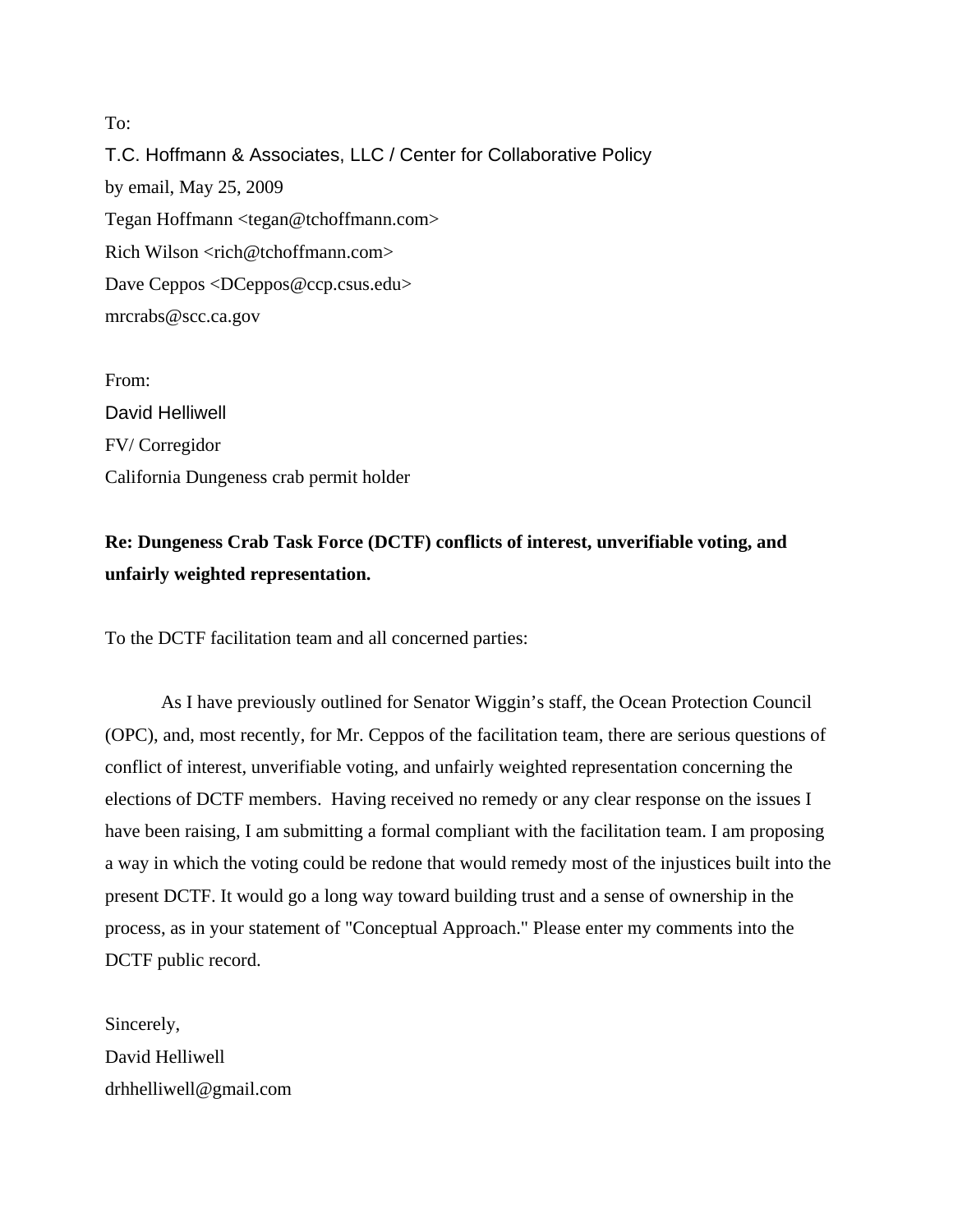May 25, 2009

To the facilitators of the Dungeness Crab Task Force

I have three main issues I would like to have addressed: conflict of interest, heavy weighting of the vote toward the upper tier, and lack of transparency of the vote. I have been asking for remedy for months with no response to the issues from Senator Wiggin's staff, from the Ocean Protection Council (OPC), and in conversation with one of the facilitation team, Mr. Ceppos, prior to this meeting. I first started questioning the vote with emails to Rachelle Fisher at the OPC as soon as the results came out, which was March 12, 2009.

The first issue is conflict of interest. The state thought it was an important enough issue that the Political Reform Act of 1974 was passed and a commission created with an enforcement division to address it. It would appear that the OPC intends to violate both the letter and the intent of the law and seat the DCTF without addressing conflict of interest issues. The law states that, quote:

## "Stripped of legal jargon:

You have a conflict of interest with regard to a particular government decision if it is sufficiently likely that the outcome of the decision will have an important impact on your economic interests,

## and

a significant portion of your jurisdiction does not also feel the important impact on their economic interests."

The proposed representative of the lower tier in Eureka has exactly these issues. The State is asking Don Standley to vote against his economic best interest, which is neither fair to Don nor the lower tier. In such a scenario the lower tier not only loses a vote, but the upper tier gains one. The Political Reform Act prevents conflicts of interest in two ways -- disclosure and disqualification. (See Gov. Code Sections 87100-87350.) Neither has occurred here.

According to the California Fair Political Practices Act, "Each state and local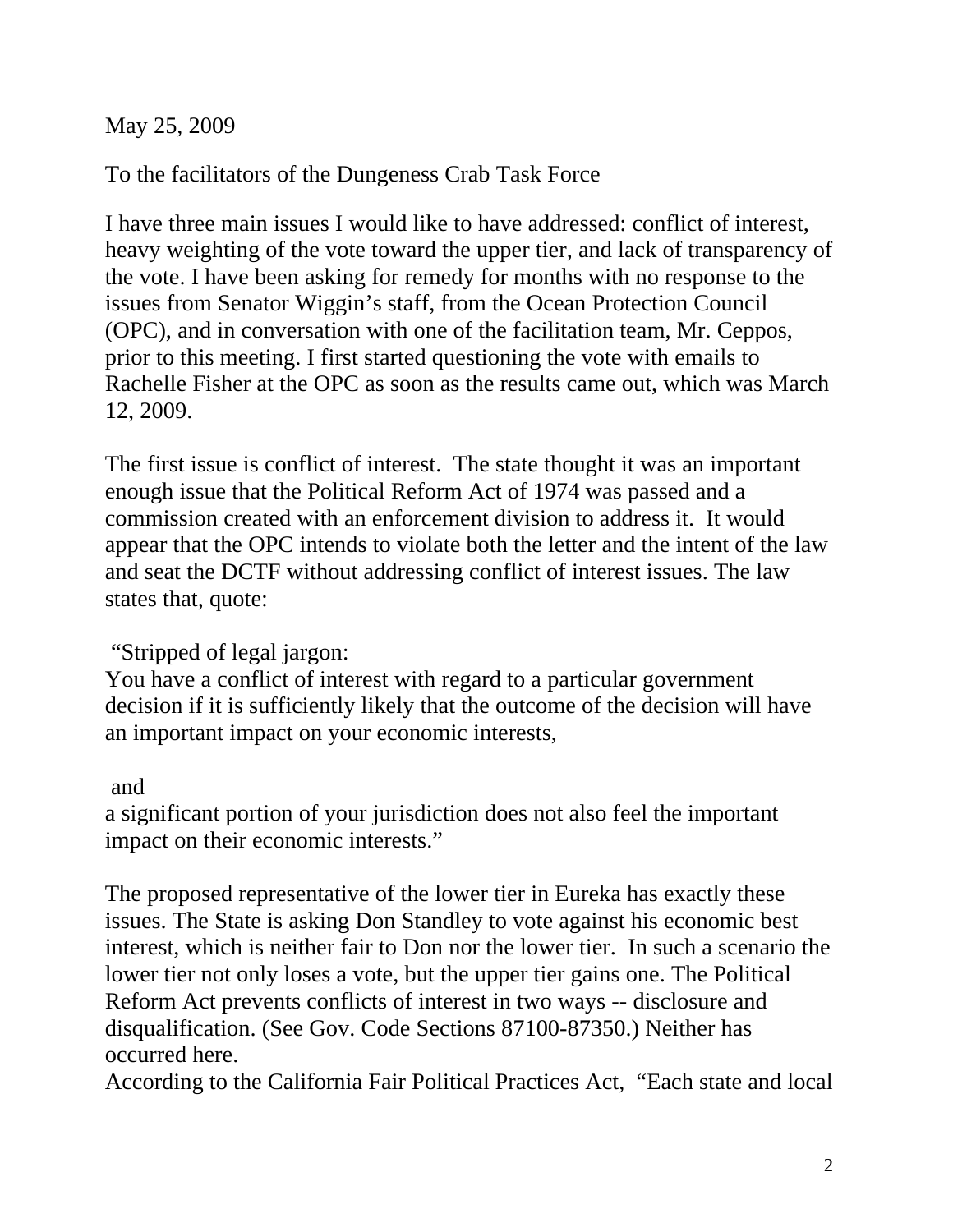agency must adopt a conflict of interest code tailoring the disclosure requirements for each position within the agency to the types of governmental decisions a person holding that position would make."

 DCTF may not qualify as a state agency, but to ignore both the letter and intent of the law seems disingenuous. In light of the stated goal of achieving trust, transparency and ownership in the DCTF, as stated in the bill (SB 1690) and in the guidelines of the facilitator, to proceed in this manner would be the height of hypocrisy and deceit.

The second issue, which also includes a conflict of interest component, is that the production tiers were created with a bias for large producing operations. Not counting Trinidad (20), South of Half Moon (66), and Non-resident (81), which are not tiered, the lower tier of 337 members is represented by 7 votes. The upper tier of 95 members is represented by 7 votes, or 3.5 times as many votes per person as the lower tier. When the tiers were created, the 25,000 lb. criterion removed all of the lower producing and non-producing operations from the equation. After the voting structure for tier representation was in place, the lower producing and non-producing operations were added back in. This maneuver raised the average toward upper tier production, effectively weighting the already over-represented upper tier further towards the biggest producers. (It is important to note that the 25,000 lb criteria for tier division, though discussed, was not an agreement from the fishermen, according to the notes from the steering committee poll sent to Senator Wiggin's office.)

To add injury to injury, the second conflict of interest occurred when the under-25,000 lb producing permits were dumped back into the lower production tier, causing an unknown number of upper tier boats to acquire votes in the lower tier by virtue of owning a lower tier permit. I know of at least four Eureka lower tier permits that are owned by upper tier fishermen. That is four known lower tier votes that reflect the economic interest of the upper tier. By definition, an upper tier boat receives the majority of its income from its upper tier operation. If the four permits named voted in the lower tier a conflict of interest is unavoidable. The final vote for the lower tier representative in Eureka was 22 to 16. Since we currently can't establish